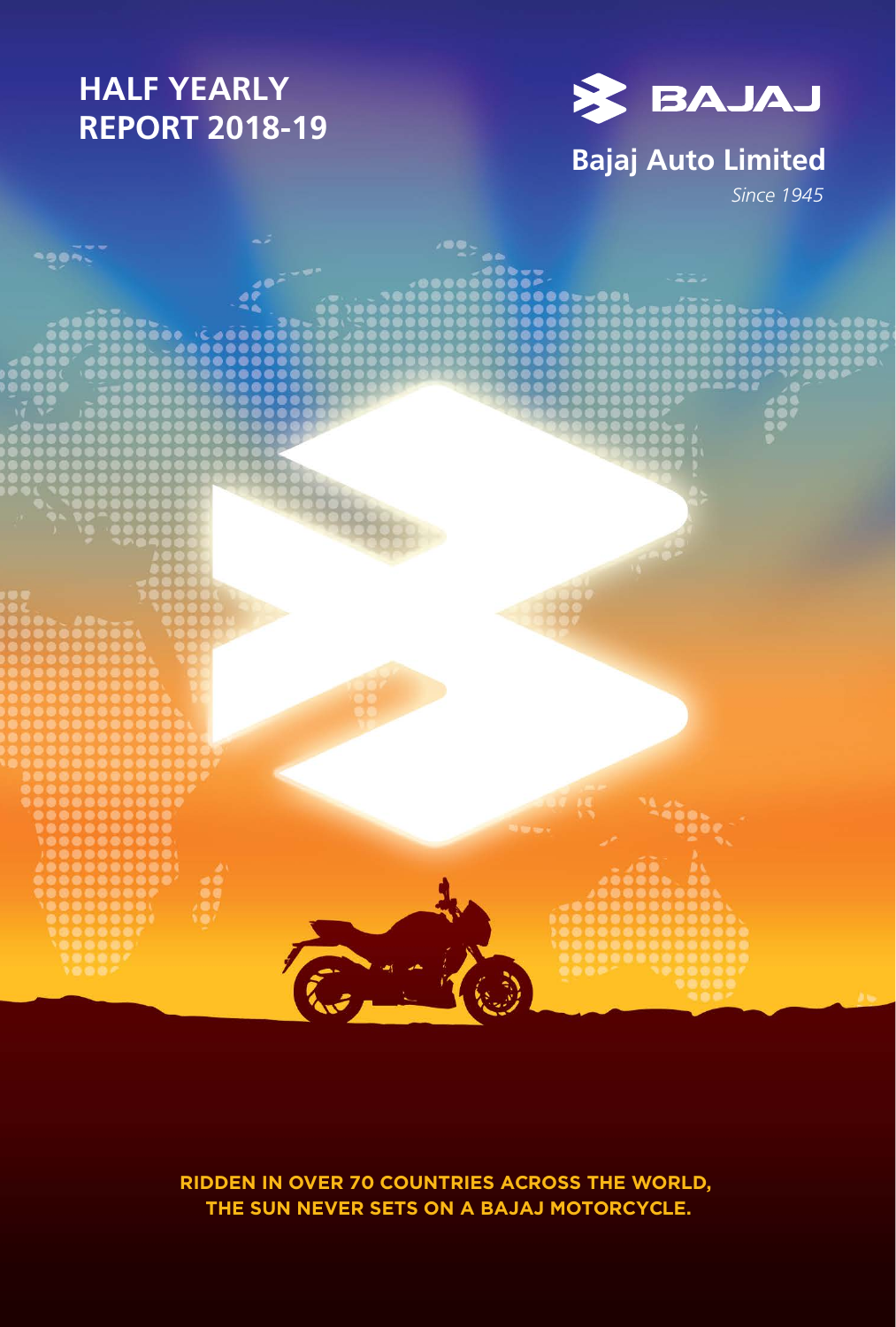

# Dear Shareholder,

I am happy to share with you the financial results of your Company for the half year ended 30 September 2018.

Riding on excellent growth across all its business verticals, your Company has delivered its **best ever half-yearly results**.

The Company recorded its

| <b>Highest ever</b>                    |        | (₹ In Crore) |
|----------------------------------------|--------|--------------|
| $\sqrt{ }$ Turnover (net)              | 16,192 | 127%         |
| ✓ Operating EBITDA                     | 2,831  | 119%         |
| ✓ Operating Profit                     | 2,689  | <b>120%</b>  |
| $\sqrt{\phantom{a}}$ Profit before tax | 3,268  | 116%         |
| $\sqrt{ }$ Profit after tax            | 2,268  | $11\%$       |

The consolidated profit after tax, too, was the **highest ever** at  $\bar{\tau}$  2,298 crore in H1/2018-19 as against ₹ 2,030 crore in H1/2017-18 – an increase of over 13%.

The following are the highlights for the half year ended 30 September 2018:

 $(F \ln Crora)$ 

|                                 |               | 11121015      |                             |  |  |
|---------------------------------|---------------|---------------|-----------------------------|--|--|
| <b>Particulars</b>              | H1<br>2018-19 | H1<br>2017-18 | <b>Full Year</b><br>2017-18 |  |  |
| Sales in numbers                | 2,566,085     | 1,959,944     | 4,006,791                   |  |  |
| Turnover (net)                  | 16,192        | 12,776        | 26,512                      |  |  |
| Export revenue                  | 6,274         | 4,901         | 9,703                       |  |  |
| Operating EBITDA                | 2,831         | 2,389         | 5,145                       |  |  |
| Operating EBITDA %              | 18.2%         | 19.7%         | 20.2%                       |  |  |
| Profit before tax               | 3,268         | 2,806         | 5,783                       |  |  |
| Profit after tax - standalone   | 2,268         | 2,036         | 4,068                       |  |  |
| Profit after tax - consolidated | 2,298         | 2,030         | 4,219                       |  |  |
|                                 |               |               |                             |  |  |

## **1. Summary of financial results**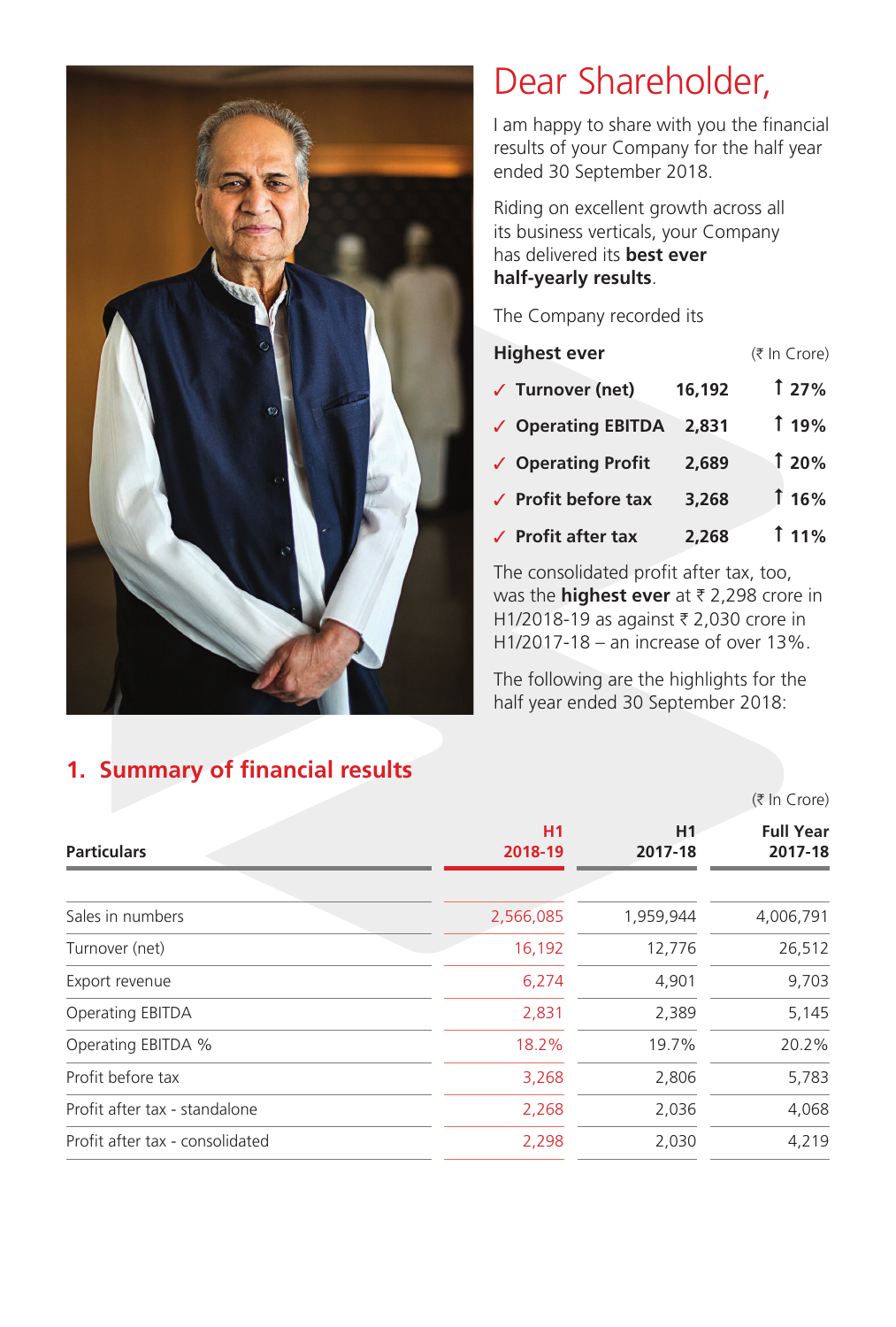#### **2. Motorcycle highlights**

(In Numbers)

(In Numbers)

| <b>Particulars</b> | H1<br>2018-19 | H1<br>2017-18 | <b>Full Year</b><br>2017-18 |
|--------------------|---------------|---------------|-----------------------------|
| Domestic           | 1,287,133     | 1,010,559     | 1,974,577                   |
| Export             | 869,373       | 683,876       | 1,394,757                   |
| <b>Total</b>       | 2,156,506     | 1,694,435     | 3,369,334                   |

- ✓ Company recorded its **highest ever half-yearly sales** for motorcycles.
- ✓ Motorcycle sales in the domestic market grew by **27%** in H1/2018-19 as against an industry growth of 13%.
- ✓ As a result, share in domestic market went up from 15.5% in H1/2017-18 to **17.5%** in H1/2018-19.
- ✓ During these six months,
	- ➣ In the entry segment, CT100 & Platina sold over 697,000 units and achieved a market share of **~36%**.
	- ➣ In the sports segment, Pulsars & Avengers sold over 457,000 units with a market share of **~40%**.

#### **3. Commercial vehicle highlights**

| $\frac{1}{2}$ |                           |                             |
|---------------|---------------------------|-----------------------------|
| H1<br>2018-19 | H <sub>1</sub><br>2017-18 | <b>Full Year</b><br>2017-18 |
|               |                           |                             |
| 206,177       | 137,285                   | 369,637                     |
| 203,402       | 128,224                   | 267,820                     |
| 409,579       | 265,509                   | 637,457                     |
|               |                           |                             |

✓ Company recorded its **highest ever half-yearly sales** for commercial vehicles.

✓ Domestic sales for the Company grew by **50%**, as against an industry growth of 35%.

- ✓ The Company continues to be a market leader in this segment with overall domestic market share of **59%**.
	- ➣ In the small passenger carrier segment, Company remains the dominant player through its RE brand; market share of **85%**.
	- ➣ In the big passenger carrier segment, market share has gone up to **38%** as against 22% in H1/2017-18.
	- $>$  In the goods carrier space, Company achieved a sales growth in excess of 58% during H1/2018-19; market share **24%**.